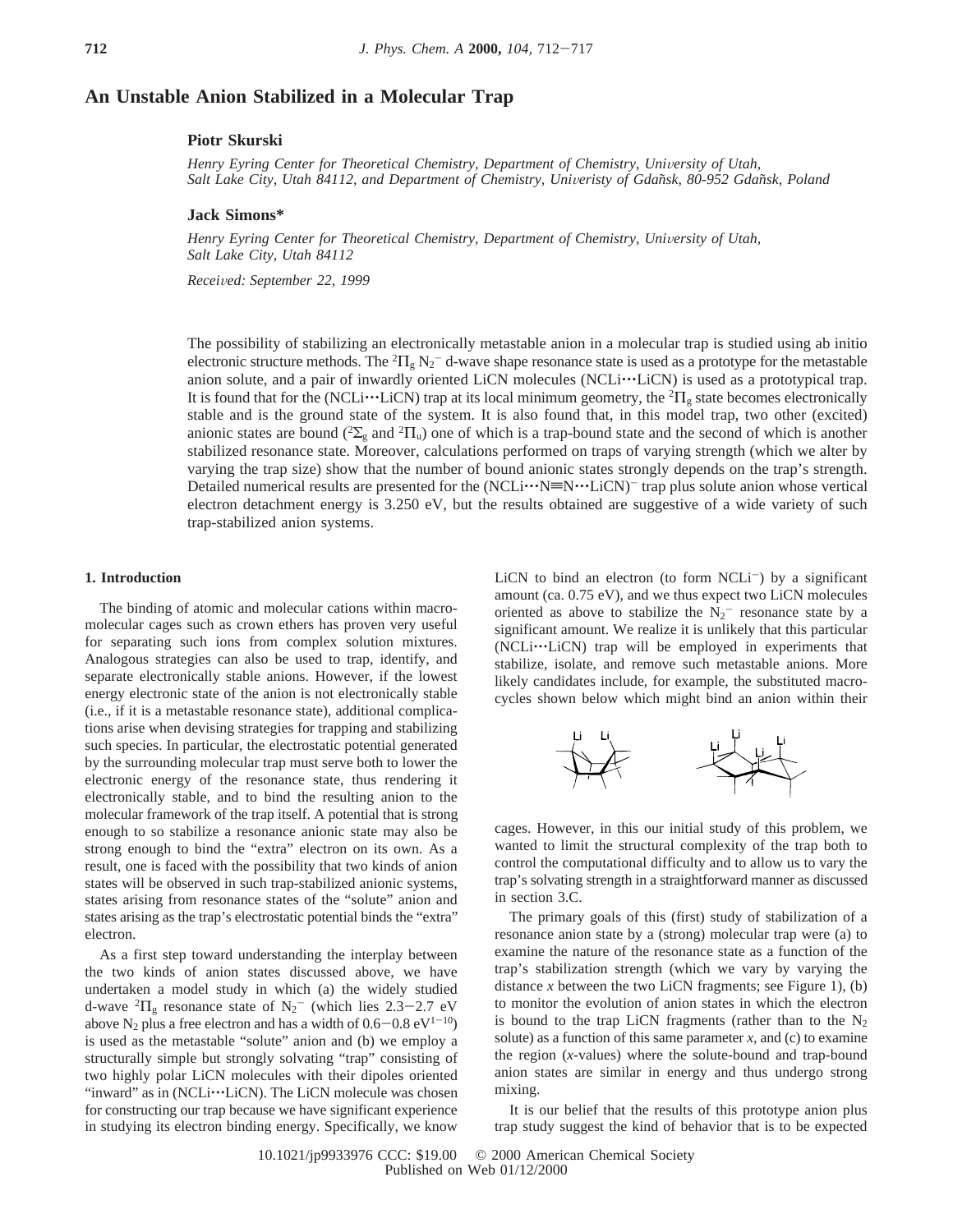An Unstable Anion Stabilized in a Molecular Trap *J. Phys. Chem. A, Vol. 104, No. 4, 2000* **713**



**Figure 1.** The MP2 equilibrium *D*∞*<sup>h</sup>* geometry of the ground state of the  $(NCLi...N\equiv N...LiCN)^{-}$  anion and the definition of geometrical parameters used in this work.

when other anions and other (experimentally more accessible) traps are considered.

## **2. Methods**

The equilibrium geometries of the neutral and anionic species have been optimized and their harmonic vibrational frequencies calculated at the MP2 level of theory. In these calculations, the values of  $\langle S^2 \rangle$  never exceeded 0.7600 for the doublet anionic states, so we are confident that spin contamination effects are not serious. The electronic stabilities of the anions in their ground states were calculated using a supermolecular approach (i.e., by subtracting the energies of the anion from those of the neutral). This approach requires the use of size-extensive methods, so we have employed Møller-Plesset perturbation theory<sup>11</sup> up to fourth order as well as the coupled-cluster method with single, double, and noniterative triple excitations (CCSD-  $(T)$ ).<sup>12,13</sup> In addition, the electron binding energies were analyzed within the perturbation framework described in ref 14, which generates Koopmans' Theorem (KT),<sup>15</sup> SCF-difference (ΔSCF), Møller-Plesset difference (MPn), and coupled cluster difference values of the binding energies. For studying the bound excited electronic states of the anions, we used the CCSD(T) method, in which cases our investigations were limited to the vertical attachment energies for those states (i.e., only single-point energy calculations were performed at the equilibrium geometry of the *D*∞*<sup>h</sup>* neutral system). All calculations were performed with the *GAUSSIAN 98* (rev. A7) program,<sup>16</sup> on an Intel Pentium III computer and on an SGI Origin2000 numerical server. The three-dimensional plots of molecular orbitals were generated with the *Molden* program.<sup>17</sup>

The choice of the atomic orbital basis set used to describe the neutral molecule and the excess bound electron is very important for reproducing the correct value of the electron binding energy. The basis set must be flexible enough to describe the static charge distribution of the neutral molecular host, and to allow for polarization and dispersion stabilization of the anions upon electron attachment. For these purposes, we used the aug-cc-pVDZ basis set<sup>18</sup> supplemented with the diffuse functions. The addition of extra diffuse functions having very low exponents was necessary, especially in order to describe properly the bound excited states of the anions. In particular, we supplemented the aug-cc-pVDZ basis set with extra eventempered four-term s and four-term p sets of diffuse functions centered at the midpoint of the  $N \equiv N$  bond. The extra diffuse s and p functions do not share exponent values. The geometric progression ratio was equal to  $3.2$ ,<sup>19</sup> and, for every symmetry, we started to build up the exponents from the lowest exponent of the same symmetry included in the aug-cc-pVDZ basis set designed for lithium. As a consequence, we achieved lowest exponents of 8.239746  $\times$  10<sup>-5</sup> and 5.521774  $\times$  10<sup>-5</sup> au for s and p symmetries, respectively. We choosed that particular basis set since it proved to be useful for studying the electron binding energies of the anions in which the LiCN units were used as building blocks.20 Moreover, the preliminary estimation of the position of the  ${}^{2}$  $\Pi_{g}$  N<sub>2</sub><sup>-</sup> resonance (by calculating the eigenvalue of the  $\pi_g$  virtual orbital for the neutral N<sub>2</sub> molecule) led to a



**Figure 2.** Schematic diagram with relative energies of the stationary points (minima) located on the potential energy surface of the neutral supermolecule (2LiCN +  $N_2$ ) and its anionic daughter (2LiCN +  $N_2$ )  $+$  e).

2.56 eV value in the chosen basis set, which is a good approximation to the values of  $2.3-2.7$  eV reported in the literature. $1-10$ 

## **3. Results**

**A. The (NCLi**'''**LiCN) Structure as a Model "Trap".** The system studied in this work consists of an  $N_2$  "solute" molecule and two LiCN molecules that play the role of the "molecular trap" when oriented in a head-to-head manner (see Figure 1 where the relevant geometrical parameters are defined). Neither this arrangement of the neutral trap plus solute nor this arrangement of the corresponding anion is the lowest energy structure available. There exist several other structures that possess the same stoichiometry, some of which are lower in energy than the structures studied here. We examined the relative stabilities of several alternative neutral and anionic geometries in order to determine the thermodynamic stability of the *D*∞*<sup>h</sup>*  $(NCLi...N \equiv N...LiCN)^{-}$  anion considered here as a model for a molecular trap with an imbedded anion. The results pertaining to the thermodynamic stabilities of various neutral and anion isomers are summarized (at the MP2 level) in Figure 2. It is clear that the global minimum for the anion is the anion  $(LiCN)_2$ <sup>-</sup> with a weakly (van der Waals) bound N<sub>2</sub> molecule, and correspondingly, the global minimum for the neutral is  $(LicN)<sub>2</sub>...N<sub>2</sub>$ . This is not surprising because the linear  $(LicN)<sub>2</sub>$ neutral possesses a very large dipole moment (21.20 D when calculated from the MP2 density) and binds an excess electron by 1.433 eV at the MP2 level. Moreover, in the  $(LiCN)_2$ geometry, the repulsive dipole-dipole potential present in the (NCLi…LiCN) structure is absent.

The *D*<sub>∞*h*</sub> (NCLi…N≡N…LiCN)<sup>-</sup> anion, which is the focus of the present work, is thermodynamically less stable than (NCLi)<sub>2</sub><sup>-...</sup> N<sub>2</sub> by 0.305 eV. However, because the trans-<br>formation leading from *D<sub>1</sub>* (NCI)<sup>-1</sup> i... N=N<sub>1</sub>... I<sub>.</sub>iCN)<sup>-</sup> to formation leading from  $D_{\infty h}$  (NCLi $\cdots$ N=N $\cdots$ LiCN)<sup>-</sup> to (N<sub>2</sub> $\cdots$ NCLi $\cdots$ NCLi)<sup>-</sup> requires significant geometrical reorganization and must surmount a kinetic barrier, we conclude that the  $D_{\infty h}$  (NCLi $\cdots$ N≡N $\cdots$ LiCN)<sup>-</sup> anion is locally stable and may be sufficiently long-lived to be experimentally accessible if it can be formed at this geometry. With this assumption in mind, and keeping in mind that (NCLi····LiCN) was chosen for study for the reasons detailed earlier, we now move on to discuss our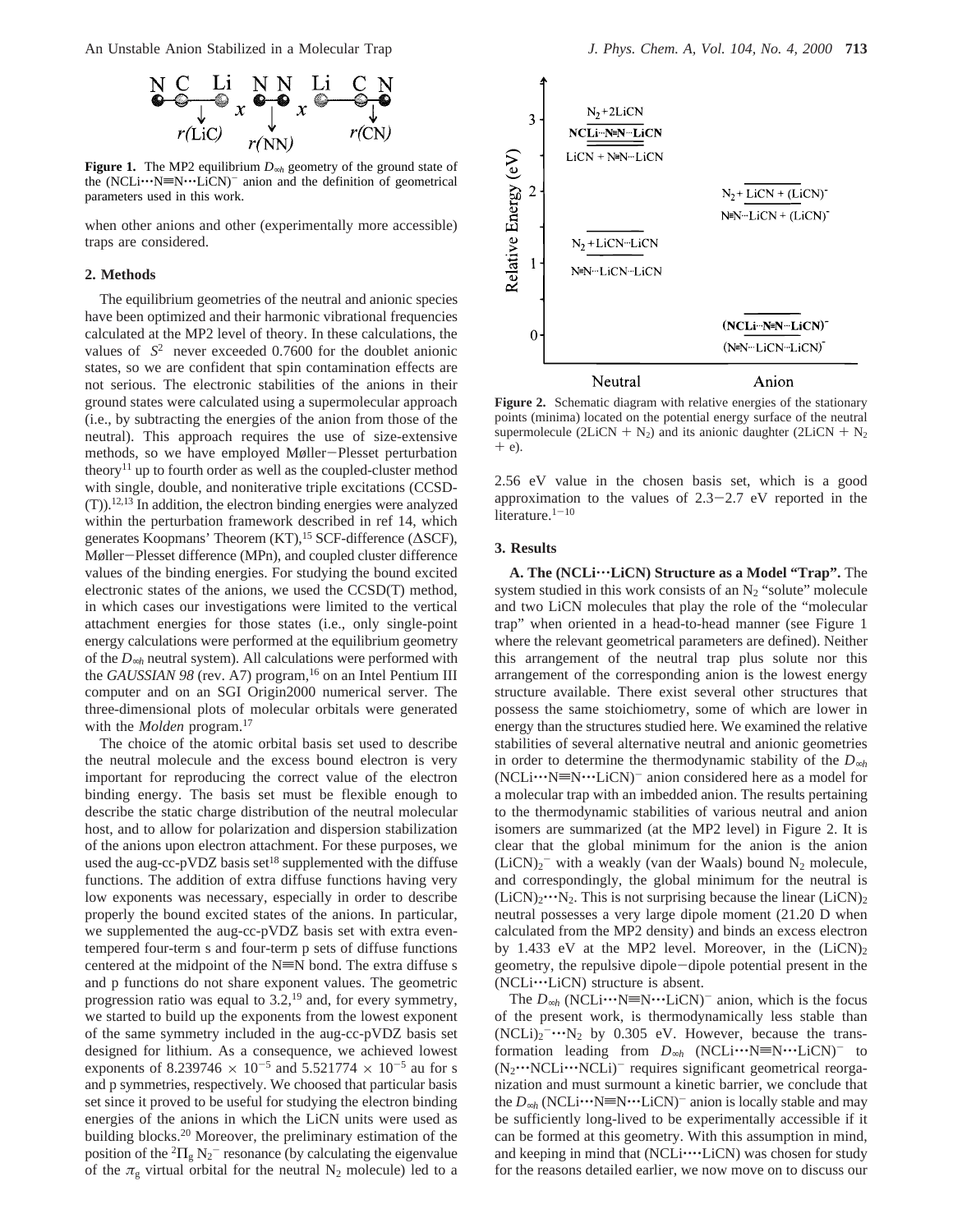

**Figure 3.** Singly occupied  $\pi_{g}$  molecular orbital for the <sup>2</sup> $\Pi_{g}$  ground electronic state of the  $(NCLi \cdot \cdot \cdot N \equiv N \cdot \cdot \cdot LiCN)^{-}$  anion.

**TABLE 1:** MP2 Equilibrium Geometries for the Neutral  ${}^{1}\Sigma_{g}$ **(NCLi**'''**N**t**N**'''**LiCN) and Ground <sup>2</sup>Π<sup>g</sup> Anion Electronic State at the** *D*∞*<sup>h</sup>* **Minima***<sup>a</sup>* **(Distances in Å)**

| ${}^{1}\Sigma_{\varphi}$ neutral | ${}^2\Pi_{\sigma}$ anion |
|----------------------------------|--------------------------|
| 1.128                            | 1.194                    |
| 1.938                            | 2.025                    |
| 1.198                            | 1.199                    |
| 2.362                            | 1.923                    |
|                                  |                          |

*<sup>a</sup>* For the definition of the parameters *r* and *x,* see Figure 1.

examination of the two kinds of anion states discussed in the Introduction at geometries corresponding to that of the (NCLi···LiCN) trap.

**B.** The Ground  ${}^{2}$  $\Pi_{g}$  **State of (NCLi** $\cdots$ **N** $\equiv$ **N** $\cdots$ **LiCN**)<sup>-</sup>: The **Stabilized Shape Resonance.** The ground electronic state of the *D*∞*<sup>h</sup>* anion at the geometry where this structure has its local minimum energy is the  ${}^{2} \Pi_{g}$  state and consists of the d-wave shape resonance state of  $N_2$ <sup>-</sup> that has been stabilized by the (NCLi'''LiCN) trap. The singly occupied molecular orbital (SOMO) of this state possesses  $\pi_{g}$  symmetry and is localized on the nitrogen molecule (see Figure 3) and has the characteristic d symmetry of the  $\pi_{g}$  antibonding orbital of N<sub>2</sub> (which causes d-wave angular distribution of the electron ejected from the  $N_2^$ resonance anion). The electronic stability of this anionic state strongly depends on the strength of the molecular trap, which will be discussed in detail in section 3.C.

The geometries of the  $(NCLi...N\equiv N...LiCN)$  neutral and  $(NCLi...N=N...LiCN)^-$  anionic species were optimized at the MP2 level with constraints that preserve *D*∞*<sup>h</sup>* symmetry, and the resulting optimized bond lengths are gathered in Table 1 (see also Figure 1). The neutral and anionic structures differ significantly from each other. In particular, electron attachment leads to severe (by 0.439 Å) shortening of the distances between the LiCN molecules and  $N_2$  (described by the parameter  $x$  in Table 1 and Figure 1) and to smaller elongation of the other bonds. Since these elongations are much smaller (although not negligible) than the shortening of the *x* distance, the resulting total length of the negatively charged system is shorter by 0.64 Å than the neutral. This large geometry change is caused primarily by electrostatic interaction and the flexibility of this particular molecular system (i.e., the presence of the soft intermolecular degrees of freedom). It is possible to understand these geometry changes in terms of the simple electrostatic model described in Figure 4. If one considers the neutral system as two oppositely oriented local dipoles (LiCN molecules) and a quadrupole  $(N_2 \text{ molecule})$ , then the repulsion between the positively charged ends of the multipoles causes elongation of the neutral species (see Figure 4, top). On the other hand, in the case of the anion, it may be considered as consisting of two repulsively oriented dipoles (LiCN) and an  $N_2$  molecule in the center that behaves as a negatively charged monopole, since the excess electron is localized on it. As a consequence, we observe attraction between the negative monopole  $(N_2^-)$  and







# ∖nı∩n

**Figure 4.** Schematic representation of the electrostatic interactions in the  $D_{\infty h}$  (NCLi $\cdots$ N≡N $\cdots$ LiCN)<sup>-</sup> that lead to the shortening of its Li to  $N=N$  distance when compared to the neutral system.

**TABLE 2: Vertical Electron Binding Energies** *E* **(in eV) for the Ground <sup>2</sup><b>Π**<sub>g</sub> Electronic State of the<br>(NCLi…'N≡N…LiCN)<sup>-</sup> Anion at the Equilibrium *D∞h*<br>Geometries of the Neutral and Anionic System<sup>a</sup> **Geometries of the Neutral and Anionic System***<sup>a</sup>*

|                   | $D_{\infty h}$ geometry of<br>the neutral | $D_{\infty h}$ geometry of<br>the anion |
|-------------------|-------------------------------------------|-----------------------------------------|
| E <sup>KT</sup>   | 0.779                                     | 2.438                                   |
| F <sup>SCF</sup>  | 1.723                                     | 3.750                                   |
| $F^{\text{MP2}}$  | 1.478                                     | 2.962                                   |
| F <sup>MP3</sup>  | 1.793                                     | 3.510                                   |
| F <sup>MP4</sup>  | 1.562                                     | 3.067                                   |
| $F^{\text{CCSD}}$ | 1.706                                     | 3.321                                   |
| FCCSD(T)          | 1.678                                     | 3.250                                   |

*<sup>a</sup>* All results obtained with the aug-cc-pVDZ basis set augmented with the 4s4p diffuse set centered at the midpoint of the  $N=N$  bond.

the positive ends of the dipoles which causes the shortening of the distance *x* (along the soft intermolecular modes).

The vertical electron detachment and attachment energies were calculated at the *D*∞*<sup>h</sup>* equilibrium geometries of the anion and the neutral system, respectively, and the results are collected in Table 2. It should be noted that the binding energies calculated for these two geometries differ significantly (by almost a factor of 2 at the CCSD(T) level) due to the large geometry relaxation of the neutral system after attaching an extra electron as described in the previous paragraph.

In the ground  ${}^{2}\Pi_{g}$  electronic state, the anion is strongly bound even at the Koopmans' theorem level, and we observe strong orbital relaxation producing stabilizations that increase the electron binding energies by 1.312 and 0.944 eV for the geometries of the anion and the neutral, respectively. The MP series converges slowly, and even the  $E^{\text{MP4}}$  results are not conclusive. In particular, the MP2 and MP4 corrections to *E* are destabilizing, while the MP3 are stabilizing for both geometries. To obtain more reliable results, we also performed calculations at the coupled cluster level. The overall correlation contribution (calculated as the difference between *E*CCSD(T) and *E*SCF; see Table 2) is destabilizing and leads to our final values of the electron binding energies of 3.250 eV (for the anionic geometry) and 1.678 eV (for the neutral geometry). It should be noted that including correlation effects is not crucial (they are responsible for the ca. 3% and 15% of the net electron binding energy for the geometry of the neutral and anion, respectively) although necessary for reproducing highly accurate values of the electron binding energies (Table 2).

**C. Bound Excited States of (NCLi**'''**N**t**N**'''**LiCN)**-**: The Trap-Bound and Other Stabilized Resonance States.** It is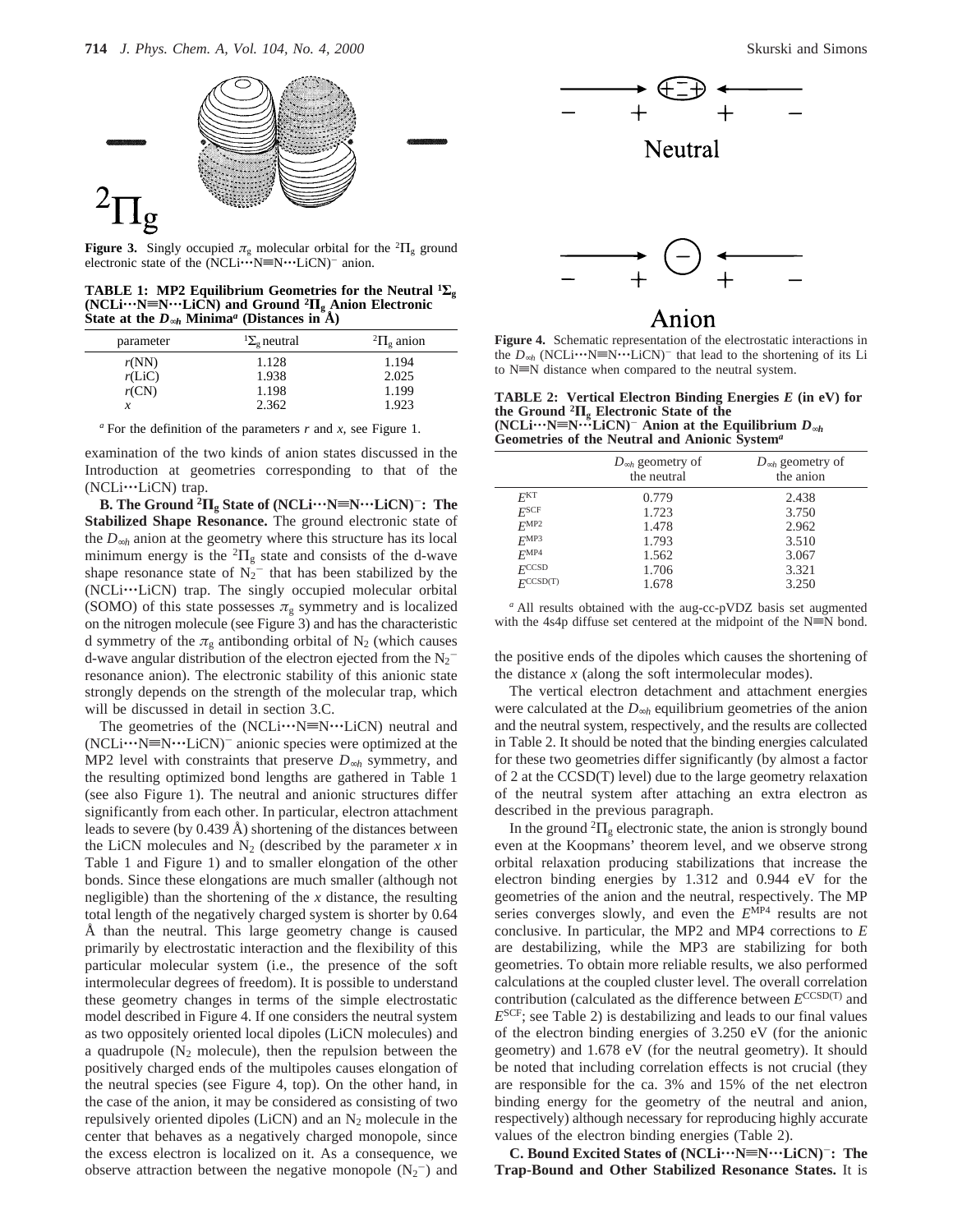**TABLE 3: Vertical Electron Binding Energies** *E* **(in eV) for the Bound Excited** <sup>2</sup>Σ<sub>β</sub> and <sup>2</sup>Π<sub>*u*</sub> Electronic States of the (NCLi<sup>·</sup>''N≡N·''LiCN)<sup>−</sup> Anion at the Equilibrium *D*<sub>∞*h*</sub> Geometry of the Neutral System<sup>*a*</sup> **Geometry of the Neutral System***<sup>a</sup>*

| $\sigma$ . $\sigma$ and $\sigma$ and $\sigma$ is the set of $\sigma$ is the set of $\sigma$ |                                                 |  |
|---------------------------------------------------------------------------------------------|-------------------------------------------------|--|
| ${}^{2}\Sigma_{\rm e}$ bound<br>excited state                                               | ${}^{2}\Pi_{\mathrm{u}}$ bound<br>excited state |  |
| 0.644                                                                                       | 0.182                                           |  |
| 0.684                                                                                       | 0.202                                           |  |
| 0.814                                                                                       | 0.290                                           |  |
| 0.813                                                                                       | 0.284                                           |  |
| 0.847                                                                                       | 0.311                                           |  |
| 0.823                                                                                       | 0.307                                           |  |
| 0.842                                                                                       | 0.318                                           |  |
|                                                                                             |                                                 |  |

*<sup>a</sup>* All results obtained with the aug-cc-pVDZ basis set augmented with the 4s4p diffuse set centered at the midpoint of the  $N \equiv N$  bond.

well-known that relatively few molecular (or atomic) anions possess bound excited states with respect to electron detachment.<sup>21</sup> Even in the ground state, the extra electron is usually bound too weakly to the neutral molecule to support bound excited states. There are, however, some well-known examples (e.g., tetracyanoethylene (TCNE) and 7,7,8,8-tetracyanoquinodimethane  $(TCNO)^{22-26}$ ) that are able to bind an excess electron and form a few bound excited anionic states.

In the system we describe in this work, we studied the possibility of forming bound excited anionic states by calculating their energies at the CCSD(T) level for the *D*∞*<sup>h</sup>* geometry of the neutral molecule, which means that vertical attachment energies were obtained. The resulting data are collected in Table 3 where the results obtained at various levels of theory are also shown. According to our findings, there are three electronically stable states of the anion at this geometry. First, is the stabilized shape resonance ground anionic state  ${}^{2}$  $\Pi_{g}$  that we have already analyzed in section 3.B. The next two states ( ${}^{2}\Sigma_{g}$  and  ${}^{2}\Pi_{u}$ ) have vertical electron binding energies estimated at the KT level of 0.64 and 0.18 eV, respectively. For these states, orbital relaxation effects are relatively unimportant, in contrast to the  ${}^{2}$  $\Pi_{g}$  state. However, correlation contributions are more important for reproducing correct values of the electron binding energies for the <sup>2</sup> $\Sigma$ <sub>g</sub> and <sup>2</sup> $\Pi$ <sub>u</sub> states than for <sup>2</sup> $\Pi$ <sub>g</sub> state; they are responsible, respectively, for ca. 19% and 36% of the net electron binding energy (see Table 3). Our final values of the vertical attachment energies are 0.842 eV for the  ${}^{2}\Sigma_{\rm g}$  state and 0.318 eV for the  ${}^{2} \Pi_{u}$ .

The physical origins of the <sup>2</sup> $\Sigma$ <sub>g</sub> and <sup>2</sup> $\Pi$ <sub>u</sub> states may be understood by monitoring the evolution of their binding energies and orbital character as the distance  $x$ , and thus the stabilizing strength of the trap, is varied. Retaining *D*∞*<sup>h</sup>* symmetry, we varied the *x* parameter (see Figure 1) between 1.923 Å (which corresponds to  $x_{eq}$ ) and 50 Å in a series of single-point calculations. At every point, we calculated the energies of all electronically stable anionic states as well as the energy of the neutral. The results are depicted in Figure 5 (for which we limited the range for *x* to 17 Å because the data for  $x = 17-50$ Å did not provide any qualitatively new information). The corresponding singly occupied molecular orbitals in the anionic systems are depicted in Figure 6 for three selected ranges of *x*: part A (for  $x > 6$  Å), part B (for  $x = 4-6$  Å), part C (for  $x =$ 1.923-4 Å), and part D (for  $x = x_{eq} = 1.923$  Å).

In region A, the trap plus solute system consists essentially of two separated LiCN molecules, each of which can bind an extra electron to form a dipole-bound state, with an  $N_2$  molecule in the middle. Not surprisingly, at such geometries we find two anionic states  ${}^{2}\Sigma_{g}$  and  ${}^{2}\Sigma_{u}$ , (see Figure 6A and Figure 5) whose energies are nearly degenerate and whose single occupied orbital



**Figure 5.** Relative energies of various anionic states of (NCLi $\cdots$ N= N<sup>\*\*\*</sup>LiCN) at the stretched and equilibrium *D*<sub>∞*h*</sub> geometries compared to the energy of the neutral system (squares). The *x* parameter measures the distance between a Li atom and the nearest nitrogen atom in the N2 molecule and is identical for both sides of the system in order to preserve the *D*∞*<sup>h</sup>* symmetry of the anion (see also Figure 1). The value  $x_{eq}$  corresponds to  $x = 1.923$  Å, which is the equilibrium distance for the optimized geometry of the ground  ${}^{2} \Pi_{g}$  state of the anion.

lobes are localized on the LiCN units and not distorted by the presence of the  $N_2$  molecule. At these geometries, the  $N_2$ molecule can bind the excess electron to form the shape resonance state; however, this state is not bound with respect to the neutral system, and its energy (∼2.3 eV above the neutral) is not shown in Figure 5. It should be noted that the doubly charged anionic system is also stable relative to the singly charged anion in this region because each of the LiCN units can bind one extra electron when they are separated by distances large enough to overcome their mutual Coulomb 1/*r* repulsion. The stability of the dianion vanishes when *x* approaches 9 Å.

In region B, the two LiCN molecules are close enough to  $N_2$ and to each other to interact. As a consequence, the orbital lobes localized on the LiCN units are perturbed by the exclusion and orthogonality interactions with the  $N_2$ . Again, in this region, we find two stable anionic states ( ${}^{2}\Sigma_{g}$  and  ${}^{2}\Sigma_{u}$ ) (see Figure 6B and Figure 5), but their energies are now split due to their differential interactions with the  $N_2$  (the g state becomes more stable than the u). The  ${}^{2}H_{g}N_{2}{}^{-}$  resonance state drops in energy as *x* decreases (from 0.20 eV above the neutral for  $x = 6$  Å, to 0.12 eV for  $x = 4$  Å, when estimated via Koopmans' theorem); however, this state is still not shown in Figure 5 in region B because it is not yet stable relative to the neutral molecule.

In region C, we find even more electronically stable excited states as two <sup>2</sup>Π states also become stable. One is the <sup>2</sup>Π<sub>g</sub> shape resonance state whose energy decreases very rapidly as *x* approaches  $x_{eq}$ ; the energy curve for this state intersects the other curves in the 3-4 Å region, and the  ${}^{2}$  $\Pi_{g}$  state subsequently becomes the ground state of the anion. The second stable  ${}^{2}\Pi$ state is the  ${}^{2}$  $\Pi$ <sub>u</sub> state whose energy curve possesses a shallow minimum at  $x \approx 4$  Å. This state can be considered as another stabilized resonance state of  $N_2$ <sup>-</sup>, although its singly occupied orbital also has significant contributions from AOs centered on the Li atoms. In region C, the <sup>2</sup> $\Sigma_{\rm g}$  and <sup>2</sup> $\Sigma_{\rm u}$  states are still stable, but their energies increase as *x* approaches its equilibrium value. Moreover, their orbital natures change significantly because the perturbations that they are exposed to are very severe in this region (see Figure 6C).

Region D denotes the equilibrium geometry of the  ${}^{2}$  $\Pi_{g}$  anion (i.e.,  $x = x_{eq} = 1.923$  Å). The <sup>2</sup> $\Sigma_u$  state, although plotted in Figure 6D, is no longer stable with respect to the neutral system (see also Figure 5) and its SOMO has evolved into a pair of "donuts" because of exclusion forces due to the  $N_2$  molecule. The orbitals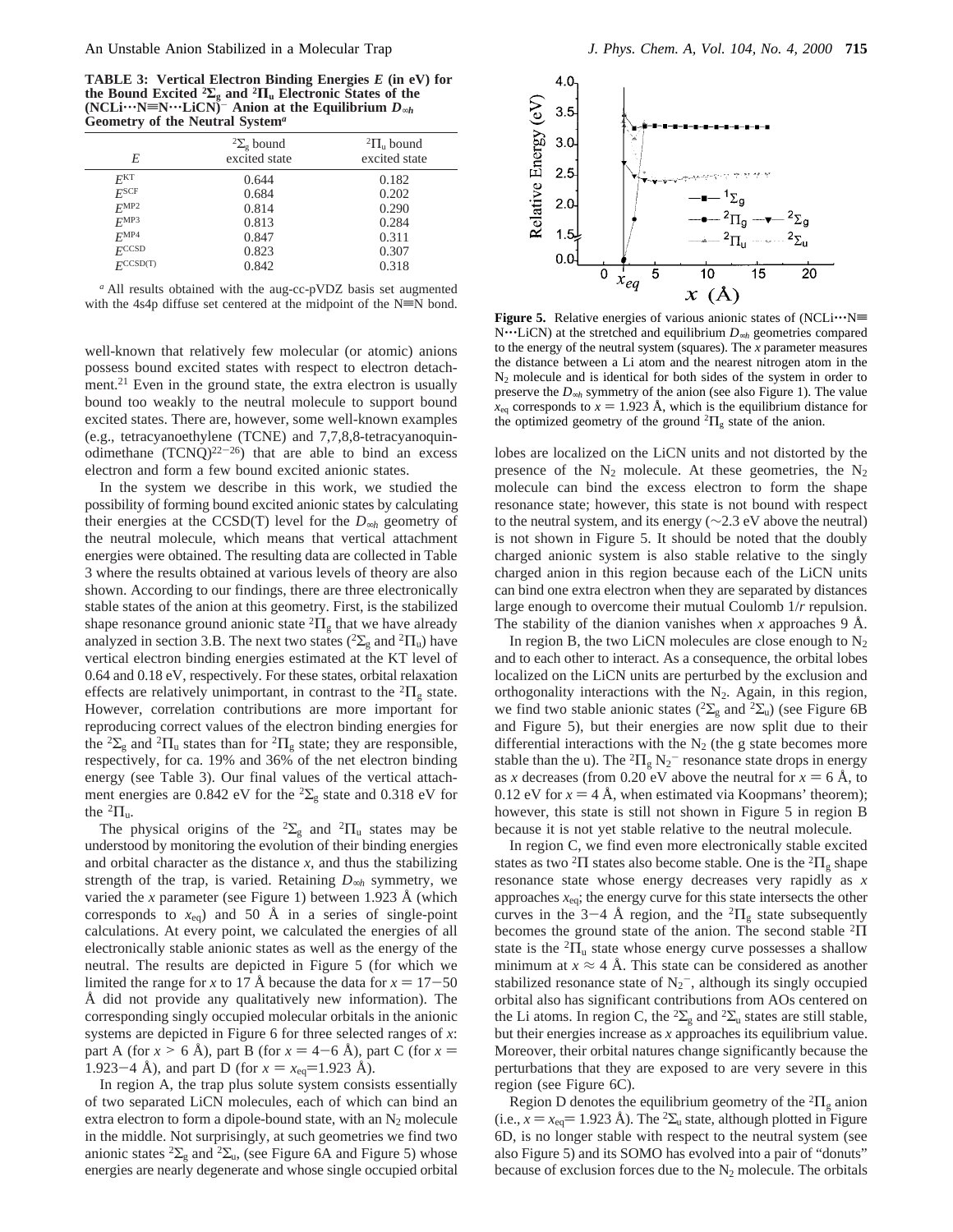







**Figure 6.** The singly occupied molecular orbitals for various anionic states of (NCLi $\cdots$ N≡N $\cdots$ LiCN) at the stretched  $D_{\infty h}$  (A, B, and C) structures and at the equilibrium  $D_{\infty h}$  geometry (D) of the ground <sup>2</sup> $\Pi_{\rm g}$ state of the anion. The orbitals correspond to  $x = 7$  Å (A),  $x = 5$  Å (B),  $x = 3$  Å (C), and  $x = 1.923$  Å (D) (see Figure 1 for the definition of the *x* parameter).

of the  ${}^{2}$  $\Pi_{\rm g}$  and  ${}^{2}$  $\Pi_{\rm u}$  states are nearly unchanged relative to what is seen in region C, but the g state is lower in energy than any other state and the u state is slightly below the neutral and thus remains stable. The <sup>2</sup> $\Sigma$ <sub>g</sub> state is also stable, but its orbital nature



**Figure 7.** Singly occupied molecular orbitals for various anionic states of ((NCLi)<sub>2</sub> $\cdots$ N=N $\cdots$ (LiCN)<sub>2</sub>) at the equilibrium (MP2 level)  $D_{\infty h}$ geometry of the ground  ${}^{2}\Pi_{g}$  state of the anion.

is significantly changed and consists of two lobes localized on the  $N_2$  molecule and primarily a large donut surrounding the molecular axis.

**D. An Even Stronger Molecular Trap.** To stabilize a larger number of excited states, an even stronger prototype molecular trap was designed by adding yet another LiCN to each side of the previous trap. Since this system possesses 14 heavy atoms, we limited our calculations to the Koopmans', SCF, and MP2 levels. The calculated vertical detachment energies of the stabilized resonance state (at the anion geometry optimized at the MP2 level) are 2.078 eV (KT), 3.033 eV (SCF), and 2.731 eV (MP2). This  $1^{2}\Pi_{g}$  state is the ground state of the anion, but now there are six bound excited anionic states ( $1^2\Sigma_{g}$ ,  $1^2\Pi_u$ ,  $1^2\Sigma_u$ ,  $2^2\Pi_g$ ,  $2^2\Sigma_g$ , and  $2^2\Pi_u$ ), the first three of which are analogous to those seen for the  $(NCLi...N\equiv N...LiCN)^{-}$  case. The vertical electronic stabilities calculated for this geometry at the MP2 level for the six bound excited states are 1.782, 1.237, 1.133, 0.270, 0.153, and 0.101 eV, respectively. The singly occupied molecular orbitals for the ground  ${}^{2} \Pi_{g}$  state and for the bound excited anionic states are depicted in Figure 7. The SOMOs that correspond to the lower lying states (i.e.,  $1^2\Pi_g$ ,  $1<sup>2</sup>\Sigma_{g}$ ,  $1<sup>2</sup>\Pi_{u}$ , and  $1<sup>2</sup>\Sigma_{u}$ ) are similar to those shown previously for (NCLi···N=N···LiCN)<sup>-</sup> (Figure 6D). The SOMOs for less stable states possess more complicated structures; in particular, they have one more nodal plane than their more stable counterparts. These results and those of section 3.C clearly show